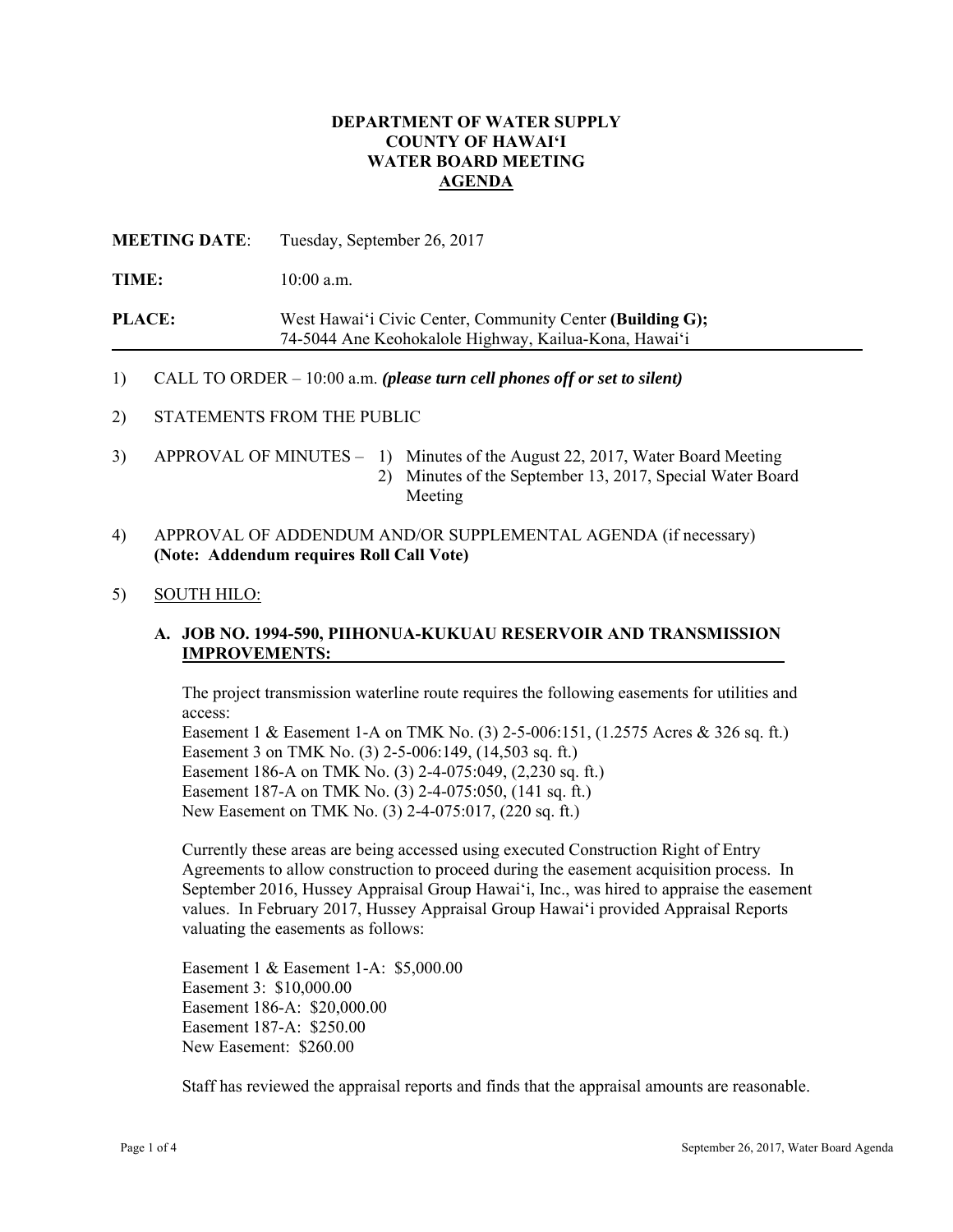RECOMMENDATION: It is recommended that the Board approve acquisition of the listed easements for the appraisal amounts totaling \$35,510.00, for JOB NO. 1994-590, PIIHONUA-KUKUAU RESERVOIR AND TRANSMISSION IMPROVEMENTS and that either the Chairperson or Vice-Chairperson be authorized to execute the easement documents, subject to review as to form and legality by the Corporation Counsel.

## 6) MISCELLANEOUS:

#### A. **DEDICATIONS:**

We received the following documents for action by the Water Board. The water systems have been constructed in accordance with the Department's standards and are in acceptable condition for dedication.

#### **1. GRANT OF EASEMENT AND BILL OF SALE**

 Affects Tax Map Key: (3) 6-6-004: 003 Subdivision No. 96-000039 Grantors/Sellers: Brandie L. Oye and Alton M. Oye Lālāmilo , South Kohala, Island of Hawai'i, Hawai'i Facilities Charge: \$16,500.00 Date Paid: 3/10/2017 Final Inspection Date: *TBA*  Water System Cost: \$ *TBA*

#### **2. BILL OF SALE**

Subdivision No. 16-001618 Seller: Makana 1055, LLC Affects Tax Map Key: (3) 2-4-009: 048 (portion) Waiākea, South Hilo, Island of Hawai'i, Hawai'i Facilities Charge: \$12,190.00 Date Paid: 3/28/2017 Final Inspection Date: 3/07/2017 Water System Cost: \$26,000.00

#### **3. GRANT OF EASEMENT AND BILL OF SALE**

Grantors: John Chuichi Taira and Tsuruko Taira Affects Tax Map Key: (3) 2-4-009: 048 (portion) Waiākea , South Hilo, Island of Hawai'i, Hawai'i

## **4. BILL OF SALE**

 Subdivision No. 16-001606 Seller: Honoka'a Plantation Cottages LLC Affects Tax Map Key: (3) 4-5-010: 134 Honoka'a , Hāmākua , Island of Hawai'i, Hawai'i Facilities Charge: \$39,690.00 Date Paid: *TBA* Final Inspection Date: *TBA*  Water System Cost: \$ *TBA* 

RECOMMENDATION: It is recommended that the Water Board accept these documents subject to the approval of the Corporation Counsel and that either the Chairperson or the Vice-Chairperson be authorized to sign the documents.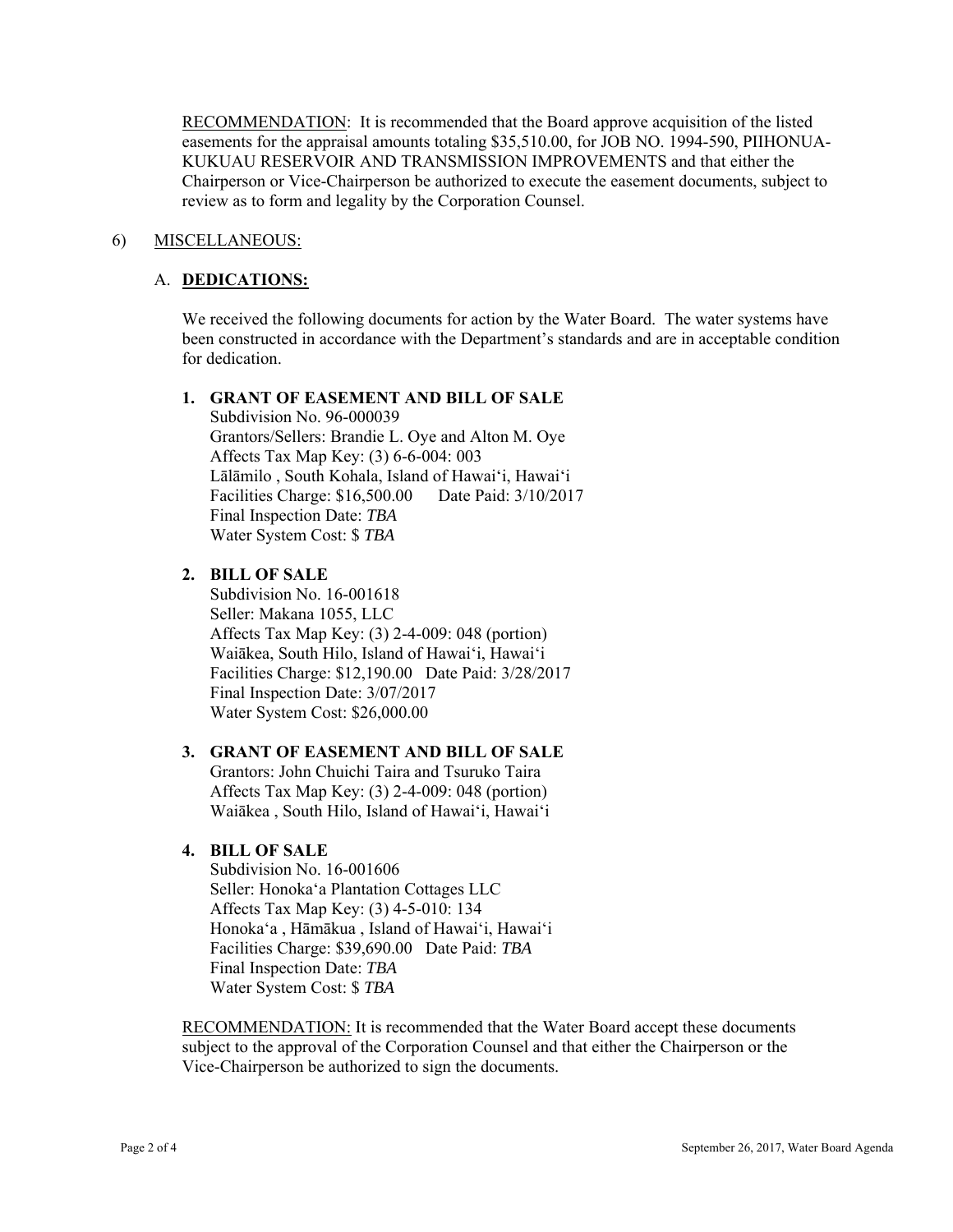# B. DWS JOB NO. 2017-1061, POWER SYSTEM STUDIES AMENDMENT TO CONTRACT:

The Department is proposing to amend the contract for Job No. 2017-1061, Power System Studies, to include the Keahuolū Well Site to the original scope and to expand the original scope of work from the power system studies to a more in depth power quality analysis and validation of existing equipment and settings at four (4) well sites (Keahuolū (QLT), Honokōhau, Hualālai, and Keōpū). As the Department is looking to identify the causes of recent well (motor and/or pump) failures, this study will look at the electrical components from the power source to the motor control center, including the power quality from the motor control center.

Staff has reviewed the proposal of \$209,612.00 to perform the additional work as well as to add the Keahuolū Well site to the power system study and finds it acceptable. The original contract cost was \$600,000.00 and if approved, the new contract will be for \$809,612.00.

RECOMMENDATION: It is recommended that the Board approve an additional \$209,612.00 for Job No. 2017-1061, Power System Studies and authorize either the Chairperson or the Vice-Chairperson to execute the Change Order subject to the review and approval of the Corporation Counsel.

## C. **MATERIAL BID NO. 2017-10, FURNISHING AND DELIVERING SPARE DEEPWELL PUMP AND MOTOR SETS FOR KEAHUOLŪ DEEPWELL AND KE'EI D DEEPWELL, AND SPARE PUMP FOR NĀ'ĀLEHU DEEPWELL FOR THE DEPARTMENT OF WATER SUPPLY:**

Bids were received and opened on September 14, 2017, at 1:30 p.m., and the following are the bid results:

| <b>SECTION</b> | <b>DESCRIPTION</b>      | <b>Beylik Drilling and</b><br><b>Pump Service, Inc.</b> | <b>Derrick's Well Drilling</b><br>and Pump Services, LLC |
|----------------|-------------------------|---------------------------------------------------------|----------------------------------------------------------|
|                | KEAHUOLŪ DEEPWELL       | Non-Responsive                                          | Non-Responsive                                           |
|                | <b>KE'EI D DEEPWELL</b> | \$144,000.00                                            | \$145,653.98                                             |
|                | NĀ'ĀLEHU DEEPWELL       | \$41,000.00                                             | \$38,416.92                                              |

The estimated cost for the various pump and motor sets were as follows:

- Keahuolū Deepwell: \$200,000
- Ke'ei D Deepwell: \$145,000
- Nā'ālehu Deepwell: \$40,000

RECOMMENDATION: It is recommended that the Board award the contract for MATERIAL BID NO. 2017-10, FURNISHING AND DELIVERING SPARE DEEPWELL PUMP AND MOTOR SETS FOR KEAHUOLŪ DEEPWELL, AND KE'EI D DEEPWELL AND SPARE PUMP FOR NĀ'ĀLEHU DEEPWELL FOR THE DEPARTMENT OF WATER SUPPLY, by Sections to the following bidders for the amounts shown above, and that either the Chairperson or the Vice-Chairperson be authorized to sign the contract(s), subject to review as to form and legality of the contract(s) by Corporation Counsel.

## **Section 2 – Ke'ei D Deepwell to Beylik Drilling and Pump Service, Inc.**

## **Section 3 – Nā'ālehu Deepwell to Derrick's Well Drilling & Pump Services, LLC.**

For Section 1 – Keahuolū Deepwell, no responsive, responsible bids were received. Staff will re-bid section by formal bid process.